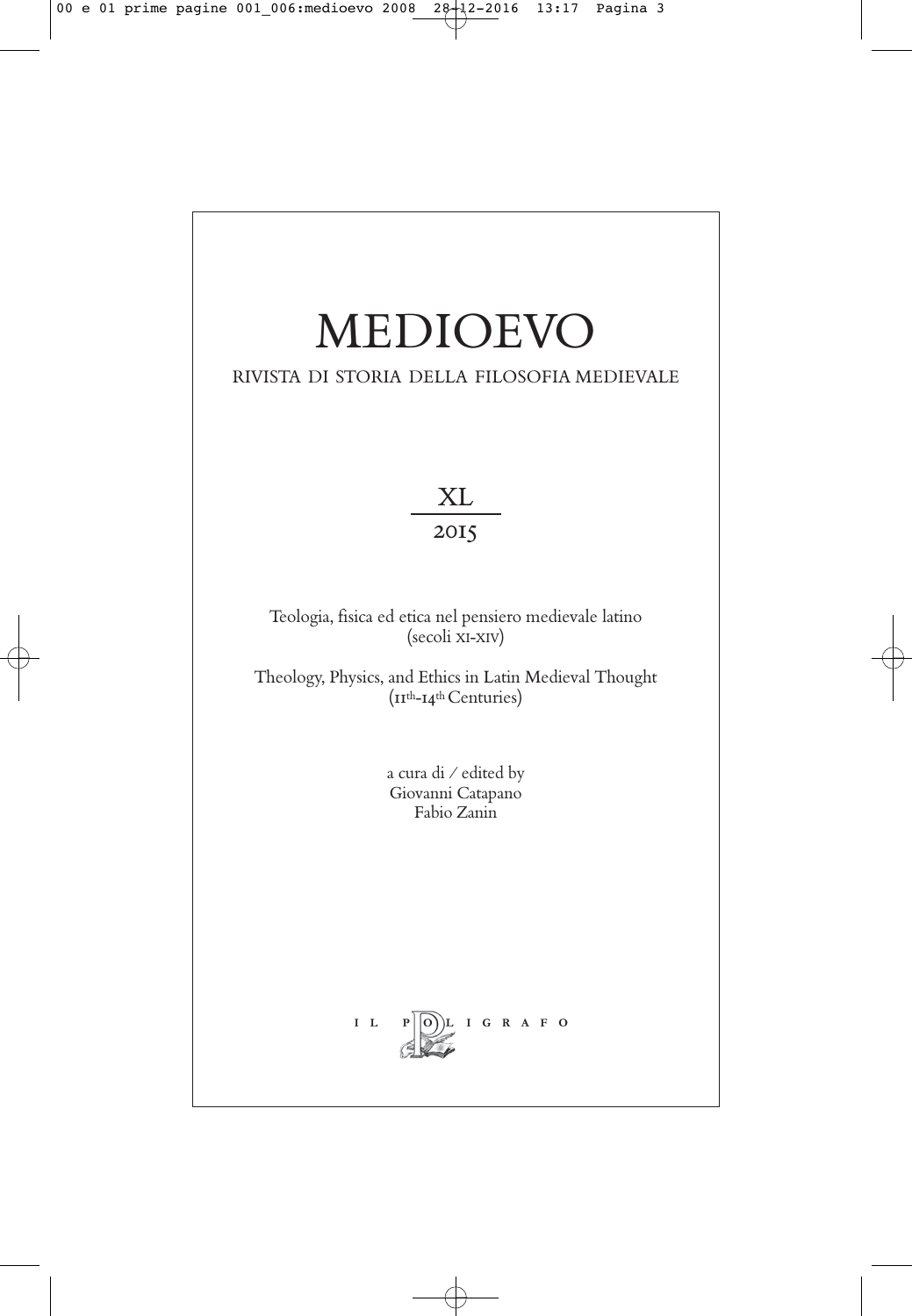# *ABSTRACTS*

FABRIZIO AMERINI Università degli Studi di Parma fabrizio.amerini@unipr.it

*Pier Damiani e la teologia trinitaria*

This paper offers a reconstruction of Peter Damian's Trinitarian theology. The examination of three important *Letters* written by Damiani brings to light a precise understanding of theology. Damian holds that the theologian must not give an abstract explanation of the Trinitarian mysteries, but rather make understandable the position of the Catholic Church on some fundamental points of faith, through a careful selection and interpretation of Biblical witnesses. Peter Damian's frequent claims on the ineffability and incomprehensibility of the Trinity and the Incarnation seem to be not merely rhetorical. For Peter Damian, the truths of Christian faith cannot really be explained, but only clarified once they have been accepted.

Il presente contributo si propone di ricostruire la teologia trinitaria di Pier Damiani attraverso l'esame di tre importanti *Lettere* del suo epistolario. Ne emerge una precisa concezione di teologia. Per Damiani, il teologo deve evitare di dar conto in astratto del perché dei misteri trinitari, impegnandosi piuttosto a rendere comprensibile la posizione della Chiesa cattolica su alcuni fondamentali punti di fede, mediante un'accurata selezione e interpretazione delle testimonianze bibliche. Non sembrano meramente retoriche le affermazioni di Damiani circa l'ineffabilità e incomprensibilità della Trinità e dell'Incarnazione che si incontrano nelle *Lettere*. Per Damiani, le verità di fede non possono essere realmente spiegate, ma solo chiarite dopo che sono state accettate.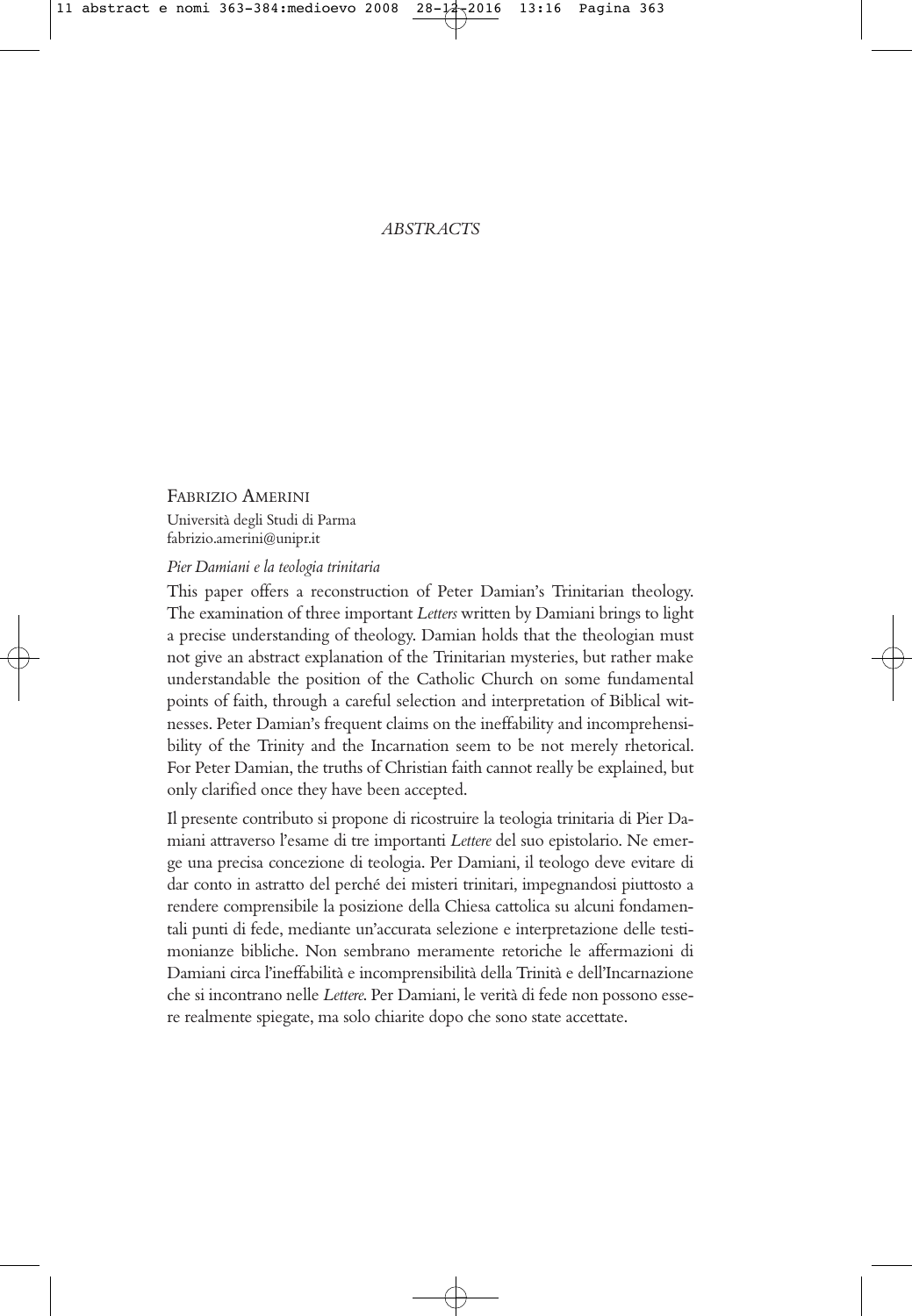LYDIA SCHUMACHER

University of Edimburgh, School of Divinity lydia.schumacher@ed.ac.uk

#### *Theology as a Science in the* Summa Halensis

Amongst scholastic theologians, one of the most controversial questions concerned the status of theology as a science. In this paper, I will outline the contours of a little-studied account of theology as a science that was developed by Alexander of Hales, in conversation with his early Franciscan colleagues. In its own day, this account was highly innovative. Nevertheless, its innovativeness has been overlooked on account of a longstanding scholarly assumption, according to which early Franciscan thinkers like Alexander primarily systematized the thought of Augustine. By reading the early Franciscan account of theology as a science as an attempt formally to articulate for the first time the ministerial and spiritual vision of Francis of Assisi, I will highlight its innovative character and lay the foundation for efforts to demonstrate its continuity with the work of later Franciscans who are often credited with developing altogether new theological and philosophical ideals that anticipated the rise of modern thought.

Tra i teologi della Scolastica, una delle più controverse questioni riguardava lo statuto della teologia come scienza. In questo articolo, delineerò i contorni di una tesi poco studiata a proposito della teologia come scienza, elaborata da Alessandro di Hales in collaborazione coi suoi colleghi francescani dei primi tempi. Alla sua epoca, questa tesi risultò particolarmente innovativa, ma la sua originalità è stata trascurata sulla base di un'assunzione di lunga data, nell'ambito delle ricerche in questo campo, secondo la quale i primi pensatori francescani, come Alessandro, cercarono soprattutto di organizzare il pensiero di Agostino. Nel leggere la precoce tesi francescana della teologia come scienza quale tentativo di articolare formalmente per la prima volta la visione ministeriale e spirituale di Francesco d'Assisi, metterò in luce il suo carattere innovativo e getterò le basi per ulteriori sforzi per dimostrare la sua continuità con l'opera dei francescani più tardi, ai quali spesso è attribuito lo sviluppo complessivo di nuovi ideali teologici e filosofici che anticiparono la nascita del pensiero moderno.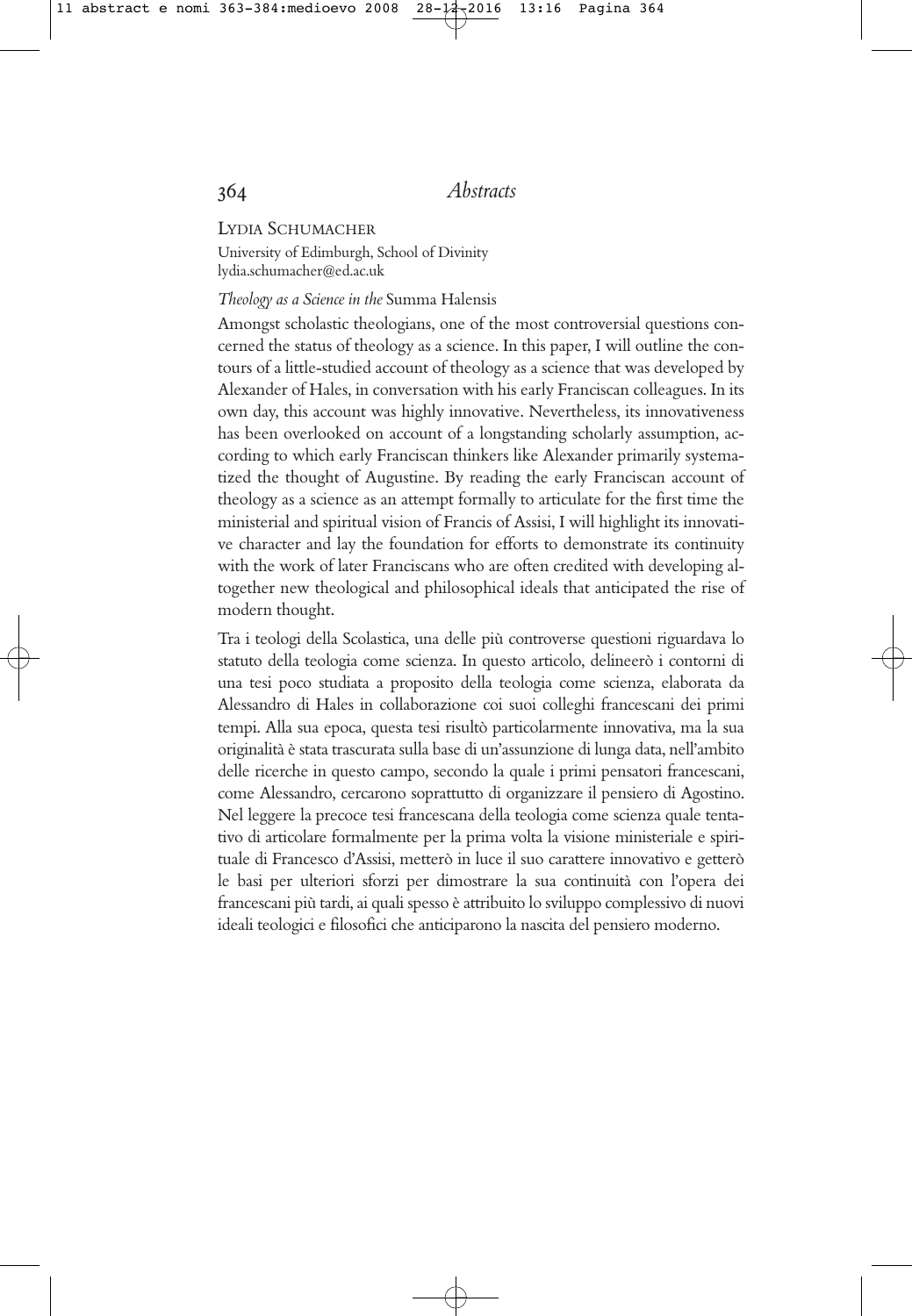#### IRENE ZAVATTERO

Università degli Studi di Trento zavattero@gmail.com

# Voluntas est duplex. *La dottrina della volontà dell'anonimo commento di Parigi sull'* Ethica Nova *e* Vetus *(1235-1240)*

The paper investigates the theory of the will of the so-called 'Commentary of Paris' (1235-1240), written by an anonymous master of the Faculty of Arts in Paris. This is one of six extant commentaries on the first three books of Aristotle's *Nicomachean Ethics* translated into Latin by Burgundio of Pisa. This theory shows the close connection between ethics and psychology which characterizes the entire commentary. The *voluntas* has a twofold nature: it is an innate *habitus* of the superior part of the practical intellect (*voluntas in summa, sine deliberatione*) and an act of the inferior part of the practical intellect (*voluntas cum deliberatione*). For the Parisian commentator, *voluntas* does not represent a unitary and autonomous psychic faculty, but constitutes, along with the practical intellect, a single faculty.

L'articolo esamina la dottrina della volontà del cosiddetto "Commento di Parigi" (1235-1240), scritto da un anonimo maestro della Facoltà delle Arti di Parigi. Si tratta di uno dei sei commenti superstiti ai primi tre libri dell'*Ethica Nicomachea* tradotti in latino da Burgundio di Pisa. Tale dottrina mostra la stretta connessione fra etica e psicologia che caratterizza l'intero commento. La *voluntas* ha una duplice natura: è abito innato della parte superiore dell'intelletto pratico (*voluntas in summa, sine deliberatione*) e atto della parte inferiore dell'intelletto pratico (*voluntas cum deliberatione*). Per il commentatore parigino *voluntas* non indica una facoltà psichica unitaria e autonoma, bensì costituisce con l'intelletto pratico una sola facoltà.

ANDREA COLLI Università degli Studi di Trento andreacolli81@gmail.com

#### *What Makes a Good Politician? A Note on Albert the Great's Political Thought*

Political reflection plays a crucial role within Albert the Great's thought. But the question remains as to whether an effective set of Albert's political doctrines can be defined. The restricted number of studies on this particular aspect of Albert's reflection does not seem to provide any precise answers to these specific questions. This article intends to focus on a circumscribed (but thorny) problem within the framework of such a vaste subject. Through a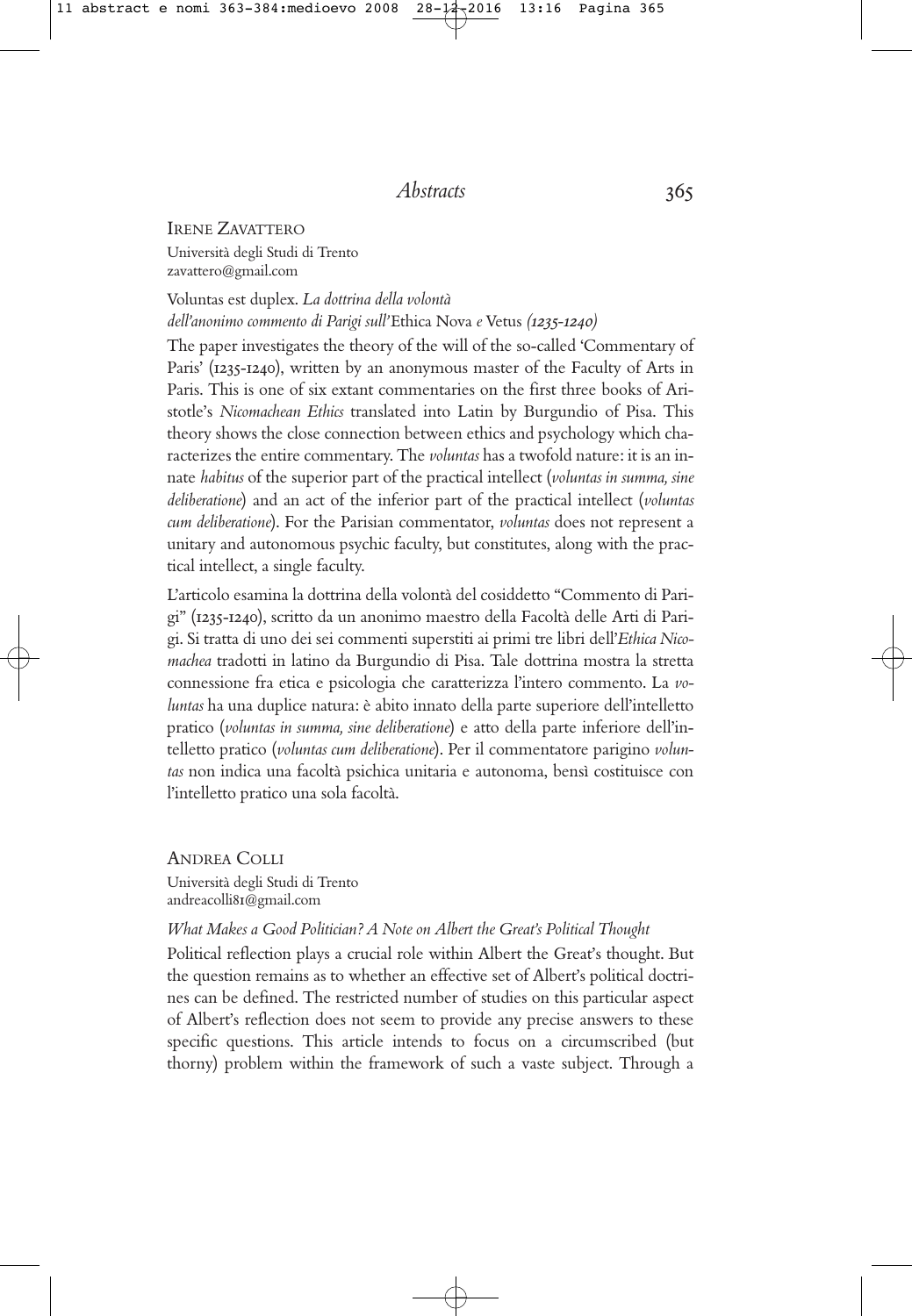diachronic investigation of his treatises, I intend to display which virtues, aptitudes, actions seem to qualify – according to Albert – a "good politician".

La riflessione politica costituisce un versante fondamentale del pensiero di Alberto Magno. Tuttavia non è del tutto chiaro se esista un nucleo di dottrine che possano essere ricondotte a una vera e propria "teoria politica" albertina. Dal momento che gli studi critici si sono raramente confrontati con questo problema, il presente articolo vuole essere uno stimolo per avviare un nuovo dibattito sulla politica di Alberto Magno, tematizzando – nello specifico – quali siano le caratteristiche che secondo il maestro domenicano devono essere attribuire al "buon politico".

ROBERTO LAMBERTINI

Università degli Studi di Macerata roberto.lambertini@unimc.it

# *La* poenitentia *è una virtù? La posizione di Francesco di Marchia nel commento al IV libro delle* Sentenze

The paper deals with Francis of Marchia's solution of a seemingly secundary problem of moral theology: can penance be considered a virtue? In the first place, it discusses the available sources, which are still inedited. On the basis of a comparison among many of the extant manuscripts of Marchia's commentary on Book IV of the *Sentences*, the article argues that in this case a substantial agreement exists among the two main versions witnessed by the manuscript tradition of the Commentary. In the second part, the article casts Francis of Marchia's position against the backdrop of the preceeding discussion on the subject. Many authors, from Bonaventure to Scotus, concur in interpreting penance as a habit belonging in some way to the virtue of justice, but the differences of opinion among them about the precise nature of this relation to justice bring to light the difficulty in harmonizing diverging approaches to virtue. Marchia's treatment of this issue shows that *poenitentia* can be added to the examples of other virtues, such as *magnanimitas*, *humilitas*, *virginitas*, *continentia*, that constituted a puzzle for thinkers trying to apply the reception of the *Nicomachean Ethics* to the theological tradition.

Il contributo affronta la soluzione che Francesco di Marchia propone per un problema apparentemente secondario della teologia morale: la penitenza può essere considerata una virtù? In primo luogo, l'articolo discute le fonti disponibili, che sono ancora inedite. Sulla base di una comparazione tra molti dei manoscritti del commento di Francesco di Marchia sul IV libro delle *Sentenze*, l'articolo sostiene che in questo caso esiste un sostanziale accordo contenutisti-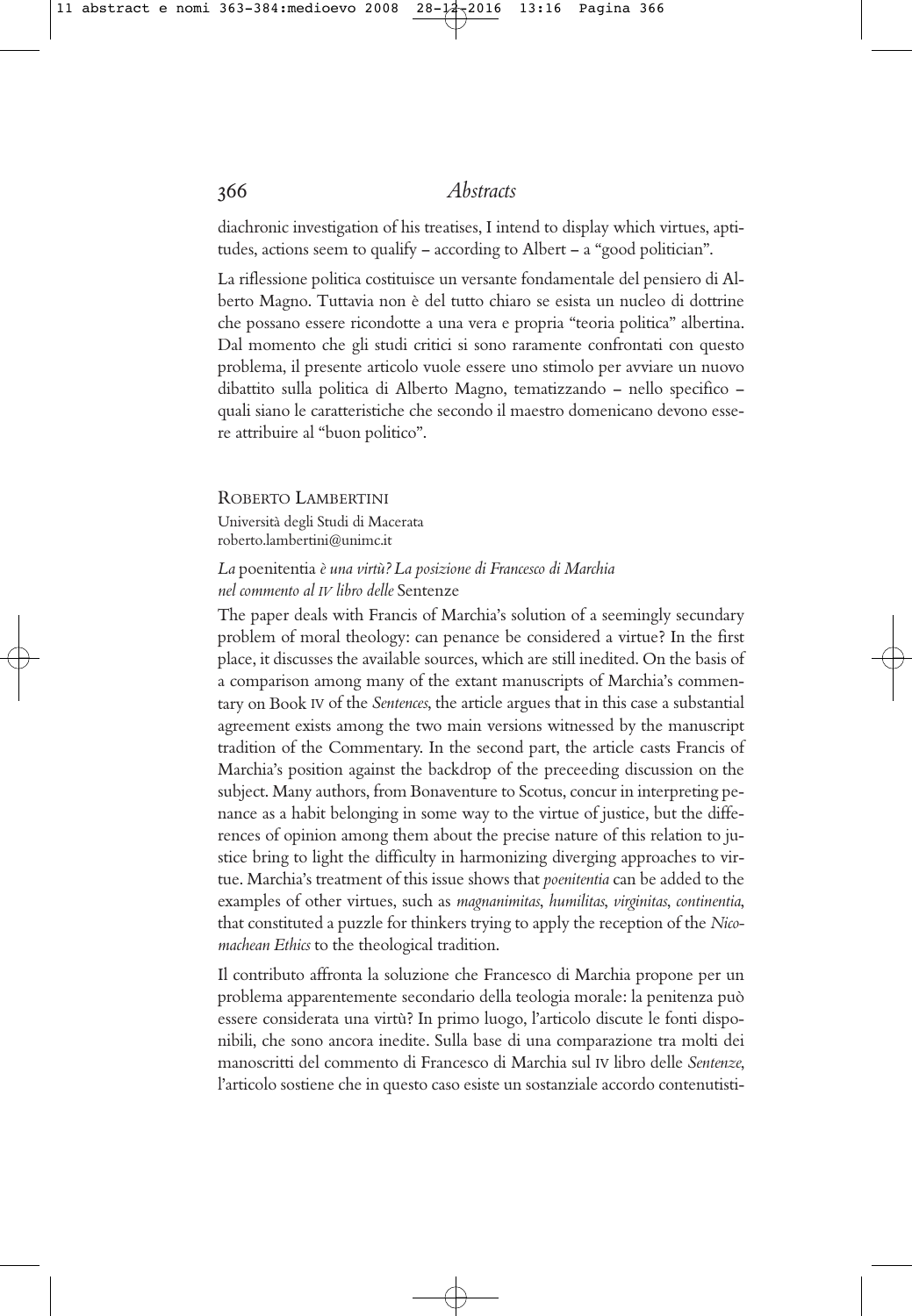co tra le due principali versioni testimoniate dalla tradizione manoscritta. Nella seconda parte, la posizione assunta da Francesco di Marchia viene situata sullo sfondo della precedente discussione sul tema. Molti autori, da Bonaventura a Scoto, concordano nel considerare la penitenza come un abito che appartiene in un qualche modo alla virtù della giustizia, ma le divergenze di opinione tra di loro mettono in luce la difficoltà di armonizzare approcci diversi alla virtù. La discussione della questione da parte di Francesco mostra che il caso della penitenza può essere aggiunto agli esempi di altre virtù, come la *magnanimitas*, l'*humilitas*, la *virginitas*, la *continentia*, che costituivano un rompicapo per i pensatori che cercavano di applicare la ricezione dell'*Etica nicomachea* alla tradizione teologica.

#### MAGALI ROQUES

Université de Genève, Départment de Philosophie magali.roques@gmail.com

#### *Contingence et determinisme dans le commentaire de Guillaume d'Ockham au* Per Hermeneias. *Essai de reconstruction*

This paper is dedicated to a reconstruction of Ockham's reading of Aristotle's position on future contingents. Ockham's commentary on *Peri Hermeneias*, chapter 9 is often considered as an appendix of his famous *Treatise on predestination*. I defend the idea that this text should be read for itself, because it is not necessarily compatible with what Ockham says of Aristotle in his *Treatise*. Indeed, in his commentary on the *Peri Hermeneias*, Ockham reads Aristotle as defending a compatibilist position. The key of Aristotle's answer to logical determinism would rely on the refusal of the validity of the Principle of the Necessity of the Present for propositions on future contingents.

Questo articolo è dedicato alla ricostruzione della lettura che Ockham fa della posizione di Aristotele sui futuri contingenti. Il capitolo 9 del commento di Ockham al *Per Hermeneias* è spesso considerato come un'appendice del suo famoso *Trattato sulla predestinazione*. Io sostengo l'idea che questo testo dovrebbe essere letto come a sé stante, perché non risulta strettamente compatibile con quanto Ockham dice di Aristotele nel suo *Trattato*. In verità, nel suo commento al *Peri Hermeneias*, Ockham legge Aristotele come se difendesse una posizione "compatibilista". La chiave della risposta aristotelica al determinismo logico risiederebbe nel rifiuto della validità del Principio della Necessità del Presente per le proposizioni sui futuri contingenti.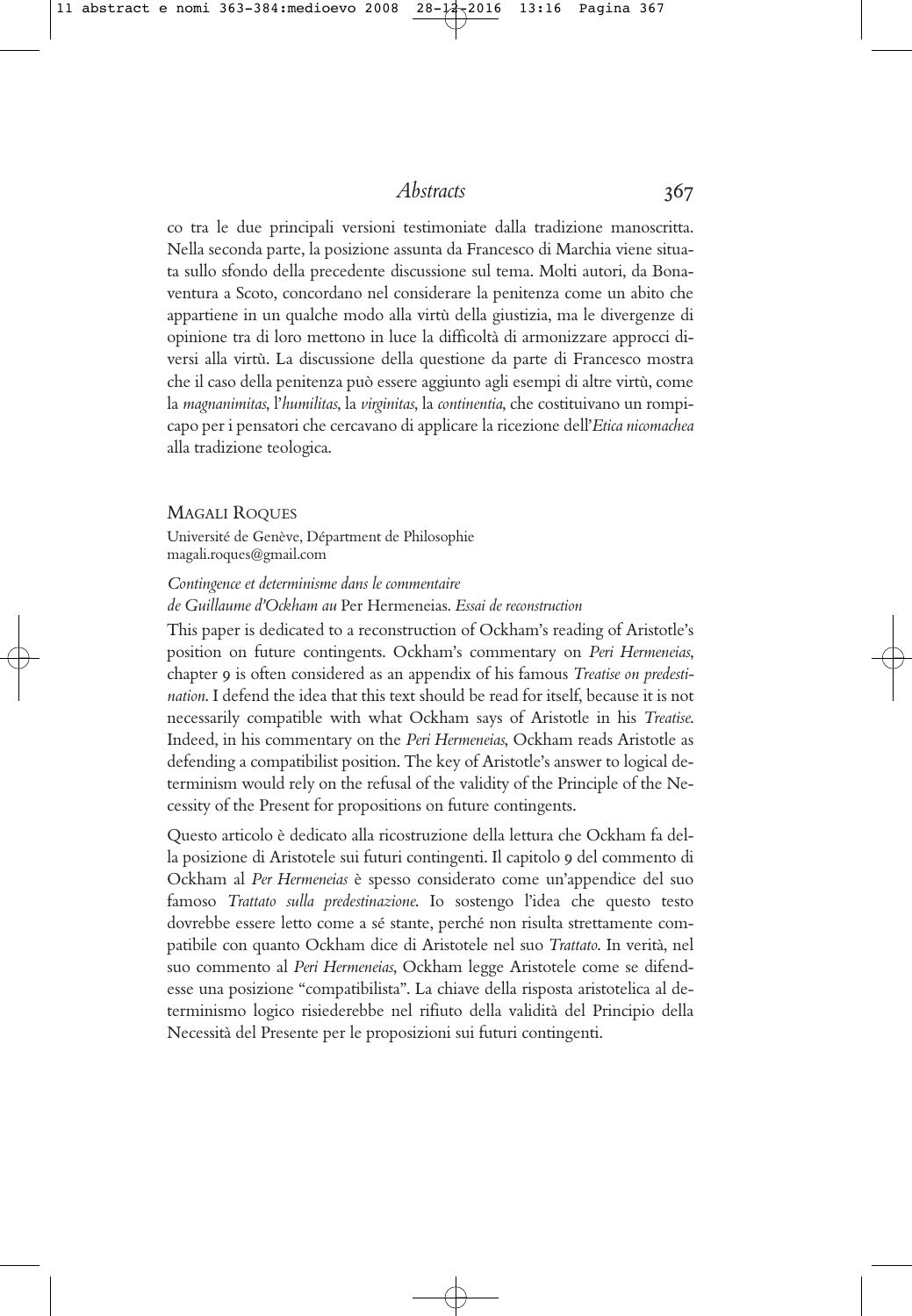#### FABIO ZANIN

Liceo ginnasio "G.B. Brocchi" - Bassano del Grappa (VI) fabio.zanin@liceobrocchi.it

# *Da un punto di vista gnoseologico. Sensibili comuni,* modi rerum *e proprietà matematiche degli enti naturali nei commenti all'*Anima *e alla* Fisica *di Nicole Oresme*

All the studies devoted until the present time to Oresme's *modi rerum*-theory have started from the Norman's commentary on *Physics*. Therefore, they have taken into account mainly its ontological aspects. If one looks at that theory exclusively from this point of view, it seems to be a little bit inconsistent; moreover, this point of view keeps some of its crucial consequences hidden. Anyway, one can catch a glimpse of a possible way out from these difficulties in interpreting Oresme's theory by taking into account its epistemological aspects in his *De anima* commentary. It really could shed light on the peculiar genre of accidents *conditiones seu modi rerum* belong to and on the kind of relationship that ties *modi rerum* and the mathematical properties of natural beings together. From this point of view, these aspects appear to be consistent with a theory of knowledge that matches the *Perspectiva* (in details, Alhazen's version) and the Aristotelian realism. By going back from *De anima* commentary to the one on *Physics*, it could make it possible to at least ease the apparent inconsistency of the *modi rerum*-theory.

Gli studi finora condotti sulla teoria dei *modi rerum* di Oresme hanno preso le mosse dal suo commento alla *Fisica* e ne hanno considerato, perciò, i risvolti ontologici; osservata da questo punto di vista, quella teoria appare incoerente e alcune sue importanti implicazioni vengono nascoste. Si può, però, cominciare a intravedere la possibilità di superare le difficoltà interpretative che la teoria dei *modi rerum* pone, se si considerano i suoi aspetti epistemologici, contenuti nel commento all'*Anima*; essi, infatti, permettono di comprendere meglio quali tipo peculiare di accidenti siano le *conditiones seu modi rerum* e quale relazione le leghi alle proprietà matematiche degli enti naturali. Tali aspetti appaiono del tutto conformi ad una teoria della conoscenza che combina la *Perspectiva*, in particolare la versione di Alhazen, col realismo aristotelico. Tornare al commento alla *Fisica* alla luce di ciò che risulta dal commento all'*Anima* di Oresme potrebbe almeno mitigare l'apparente inconsistenza della teoria dei *modi rerum*.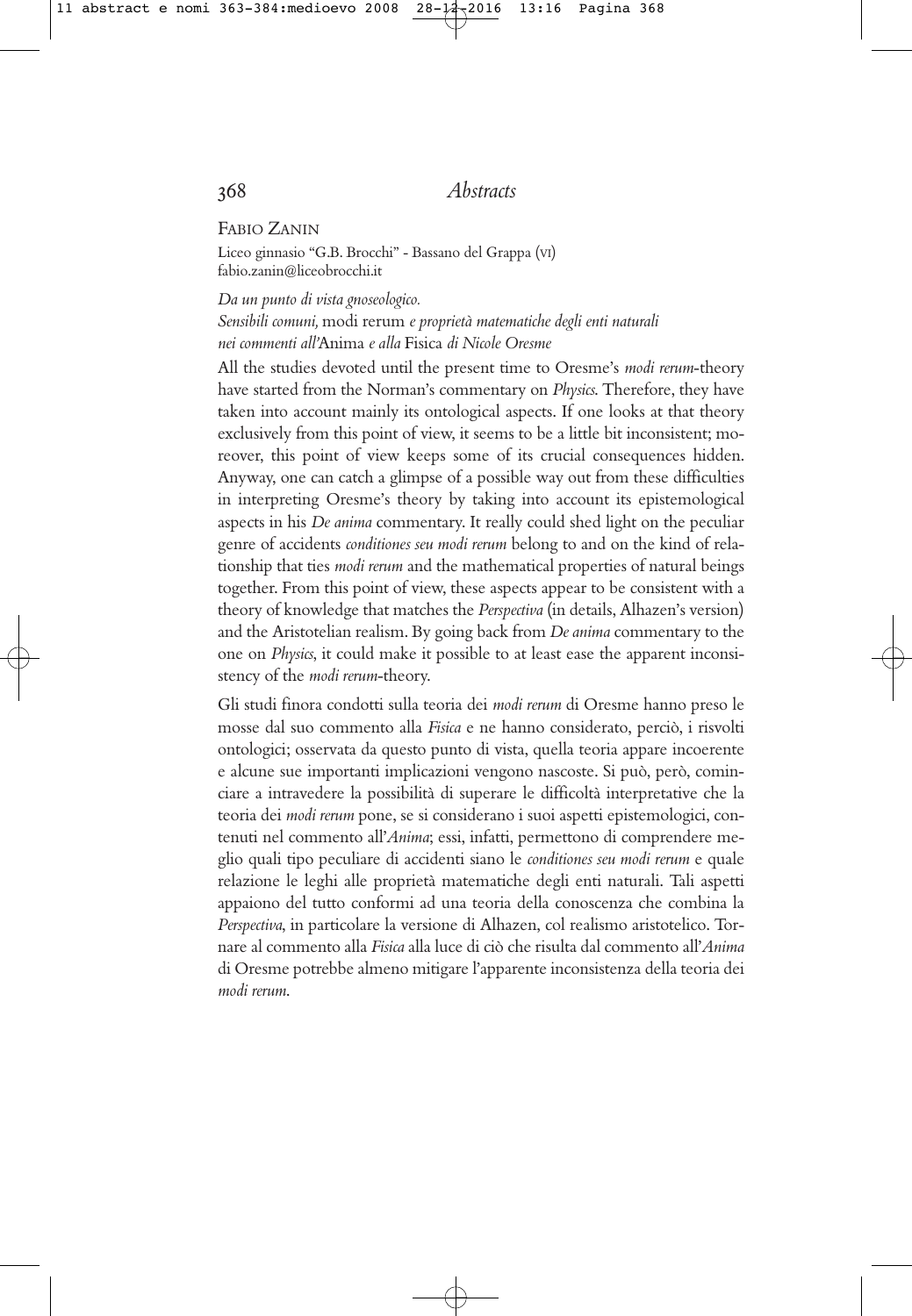## RICCARDO SACCENTI

Fondazione per le Scienze Religiose "Giovanni XXIII" saccenti@fscire.it

#### *Da un punto di vista gnoseologico. Stefano Langton sul battesimo: edizione delle* Quaestiones

Between the mid of the  $12<sup>th</sup>$  century and the first decades of the  $13<sup>th</sup>$  century, the major theologians of the Latin Church focused their attention on the sacraments, which became one of the main issues of the Fourth Lateran Council (1215). In particular, the authors of this period reflected on the features of baptism, analyzing its nature and its components. Stephen Langton devoted a considerable attention to baptism and several *quaestiones disputatae* consecrated to this sacrament are preserved among his writings. The article offers a critical edition of these texts together with a study of their manuscript tradition.

I principali teologi della Chiesa Latina, fra la metà del XII e i primi decenni del XIII secolo, concentrarono la propria attenzione sui sacramenti, che divennero uno dei maggiori temi affrontati dal concilio Lateranense IV (1215). In particolare, gli autori di questo periodo indagarono sulle caratteristiche del battesimo, analizzando la sua natura e le sue componenti. Stefano Langton dedicò una considerevole attenzione al battesimo e molte *quaestiones disputatae* dedicate a questo argomento sono conservate fra i suoi scritti. L'articolo presenta un'edizione critica di questi testi assieme ad uno studio della loro tradizione manoscritta.

JOHN W. PECK SJ University of Notre Dame (Indiana), Philosophy Department jpeck@nd.edu

CHRIS SCHABEL

University of Cyprus schabel@ucy.ac.cy

# *James of Metz and the Dominican Tradition on the Eternity of the World, ca 1300*

In 1277, Étienne Tempier, bishop of Paris, proscribed any defense of the eternity of the world. Afterwards, however, against the Franciscans, the early Dominican successors of Thomas Aquinas (†1274) often adopted his opinion that an eternal world is possible, although *de facto* it was created in time. William Peter of Godino and James of Metz belonged to this tradition, making copious use of Aquinas' *De aeternitate mundi*, which previous Friars Preachers had neglected, and developing the Angelic Doctor's position in new ways. Appendices include a critical edition of Metz's treatment and an edition of Godino's question from one manuscript witness.